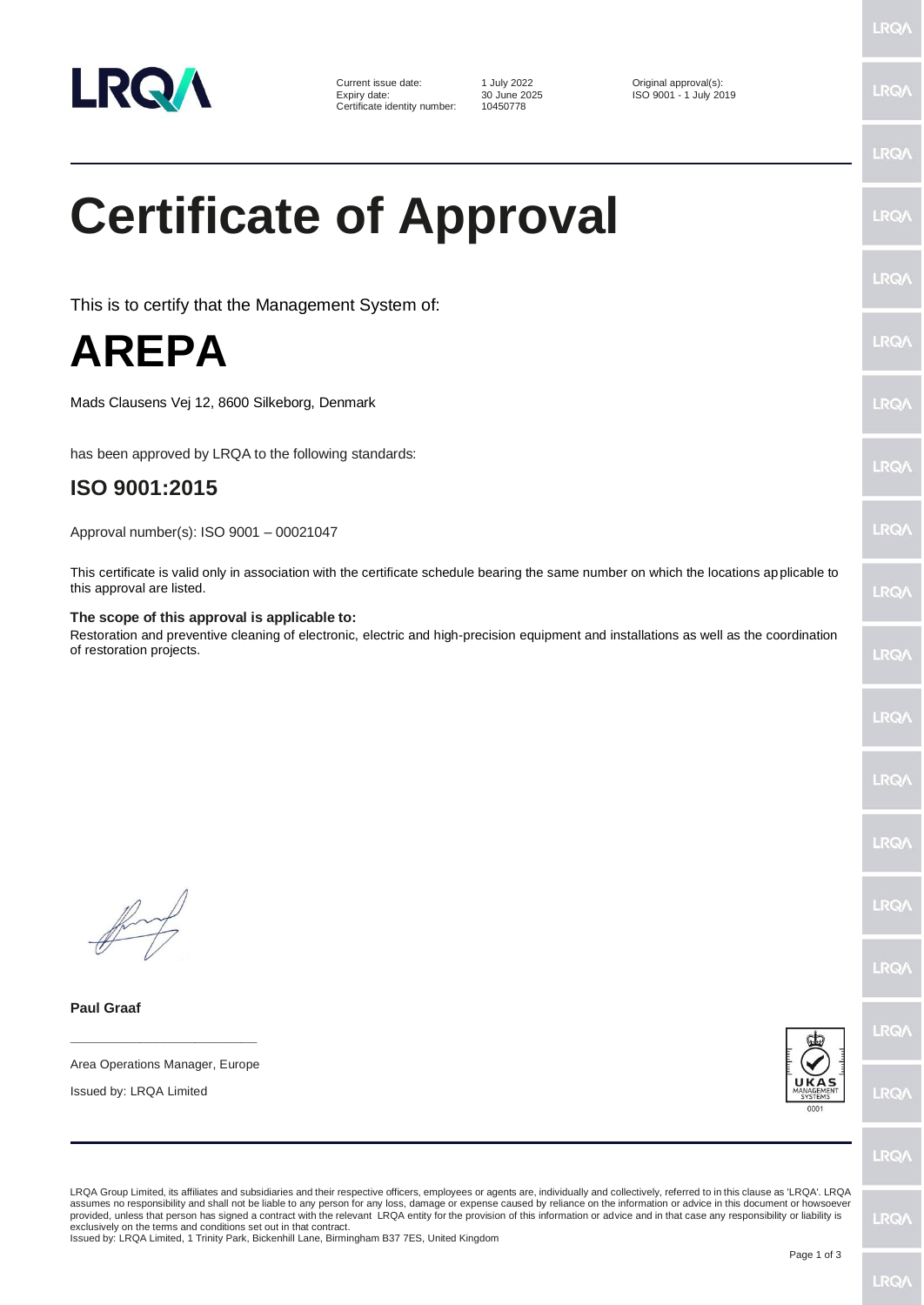

LRQ/\

| Location                                                                       | <b>Activities</b>                                                                                                                                                                      | <b>LRQ/</b> |
|--------------------------------------------------------------------------------|----------------------------------------------------------------------------------------------------------------------------------------------------------------------------------------|-------------|
| <b>AREPA Denmark A/S</b><br>Mads Clausens Vej 12, 8600 Silkeborg, Denmark      | ISO 9001:2015<br>Restoration and preventive cleaning of electronic, electric<br>and high-precision equipment and installations as well as<br>the coordination of restoration projects. | <b>LRQA</b> |
|                                                                                |                                                                                                                                                                                        | <b>LRQA</b> |
| <b>Arepa Denmark A/S</b><br>Metalgangen 15, 2690 Karlslunde, Denmark           | ISO 9001:2015<br>Restoration and preventive cleaning of electronic, electric<br>and high-precision equipment and installations as well as<br>the coordination of restoration projects. | <b>LRQA</b> |
| Arepa Benelux B.V.                                                             | ISO 9001:2015                                                                                                                                                                          | LRQ/        |
| Terminalweg 31, 3821 AJ Amersfoort,<br>The Netherlands                         | Restoration and preventive cleaning of electronic, electric<br>and high-precision equipment and installations as well as<br>the coordination of restoration projects.                  | LRQ/        |
| Arepa Benelux B.V.                                                             | ISO 9001:2015<br>Restoration and preventive cleaning of electronic, electric                                                                                                           | <b>LRQA</b> |
| Kranebittenbaan 23-25, 3045 AW Rotterdam,<br>The Netherlands                   | and high-precision equipment and installations as well as<br>the coordination of restoration projects.                                                                                 | LRQ/        |
| Arepa Benelux B.V.<br>Voor de Blanken 4 c 2, 7963RP Ruinen,<br>The Netherlands | ISO 9001:2015<br>Restoration and preventive cleaning of electronic, electric<br>and high-precision equipment and installations as well as<br>the coordination of restoration projects. | <b>LRQA</b> |
|                                                                                | ISO 9001:2015                                                                                                                                                                          | LRQ/        |
| Arepa Benelux B.V.<br>Bukkumweg 24K, 5081 CT Hilvarenbeek,<br>The Netherlands  | Restoration and preventive cleaning of electronic, electric<br>and high-precision equipment and installations as well as<br>the coordination of restoration projects.                  | LRQ/        |
|                                                                                |                                                                                                                                                                                        | LRQ/        |
|                                                                                |                                                                                                                                                                                        | LRQ/        |
|                                                                                | <b>SYSTEMS</b><br>000.                                                                                                                                                                 | LRQ/        |
|                                                                                |                                                                                                                                                                                        | <b>LRQA</b> |